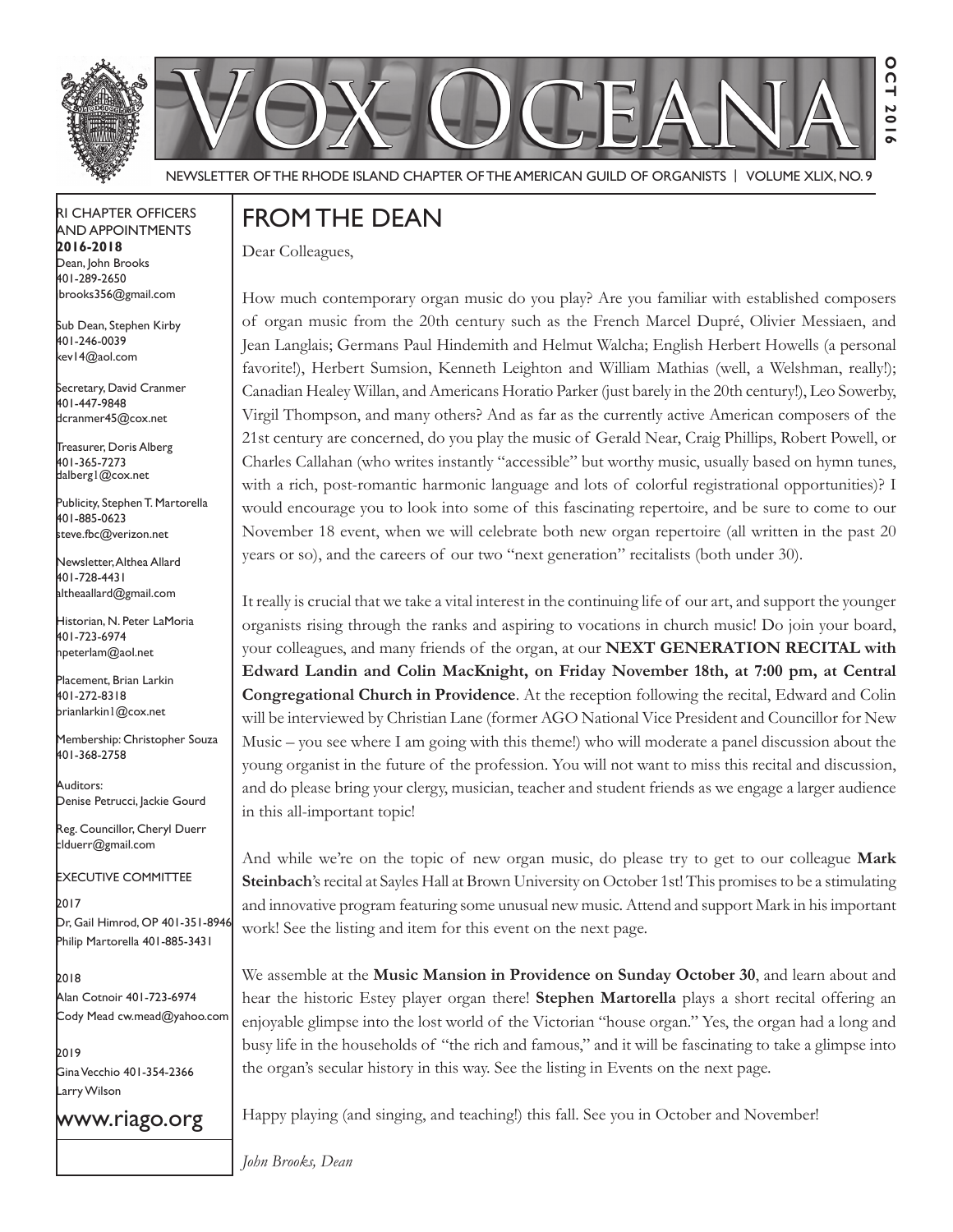## **EVENTS**

**Saturday, October 1 at 8:00 pm**: *New Music for Organ*: **Mark Steinbach** performs US premieres. Sayles Hall, Brown University. Free. (*See article, opposite*.)

**Sunday, October 30 at 2 pm: Steven Martorella** and Friends at Music Mansion, 88 Meeting Street, Providence. (*See Dean's letter*.)

**October 30** Event at Newman Avenue Congregational. *(See Flyer.)*

**Monday, October 31 at 11:59 pm**: Annual Midnight Halloween Concert: **Mark Steinbach** at Sayles Hall, Brown University. Free. Come in costume!

## **SUBSTITUTE LISTINGS**

*Contact Brian Larkin (272-8318) with changes.* AVAILABLE SUNDAYS & WEEKDAYS Bramblett-Mollohan, Deborah 401-793-1723 (call for availability) Casteel, Eden: 401-932-5589 Castellani, Roger: 917-621-6530 Available after Sept., 2016 Clarke, Margaret: 401-726-4128 (all) Conboy, Lois: 401-658-3838 (please inquire) Funk, Richard: 401-272-0693 (all) Goncharova, Natalya, 401-334-9157 Gourd, Jacqueline: 401-828-4057 (all, no weddings) Higgins, Stephen: 401-441-2270 (comfortable with any keyboard situation) Johnson, Winfred: 401-847-8548 (interim) Jones, William 401-848-4327 (all) Kohl, Karen: 401-787-2695 (please inquire) MacCubbin, Jay: 401-521-0698 Available as of Sept., 2016 Susan Markham: 401-821-6786 Norton-Jackson, Diana: 401-714-2700 (no weddings) Phelps, Howard: 508-224-8475 (please inquire) Seaholm, Edwatrd: 401-229-2267 Tagen, Julia L.: 401-885-7438 (all, weddings/funerals/interim) Taylor, Terry: 401-253-9030 (tutti@fullchannel.net) Vecchio, Gina: 401-954-2163 Westhaver, Verna: 401-683-2636 (substitute/interim)

#### AVAILABLE WEEKDAYS ONLY

Allard, Althea: 401-728-4431 Black, John: 401-245-2356 (all, available Saturdays & weekdays) Brown, Ronald: 508-222-0824 (funerals only) Cienniwa, Paul: 617-466-9042 (\$150 min, no Sun. a.m.) Cranmer, David: 401-447-9848 Larkin, Brian: 401-272-8318 (weddings/memorials/funerals/consultant) Martorella, Philip: 401-615-0769 (no Sun. a.m.) Nicholson, Nancy: 401-521-9097 (all) Nolan, Robert: 401-884-7172 (available to provide all needs) Ogburn, William 401-294-4357 Sobaje, Martha: 401-626-0099 (weddings, funerals)

#### **SUBMISSIONS**

DEADLINE: 20th of each month. SUBMISSIONS: Send Word or Text fles to altheaallard@gmail.com or to Althea Allard, 166 Suffolk Ave., Pawtucket, RI 02861. ADVERTISING: Word doc, PDF (print ready), JPG (high resolution), or TIFF. All files should be grayscale at 300 dpi resolution. Email to altheaallard@gmail.com

# New musIC for orGaN

Brown University Organist **Mark Steinbach** will perform the United States premieres of Guggenheim award winning composers Eric Nathan's *Immeasurable* and Wang Lu's *Missing Absence*. Steinbach performed the world premiere of these compositions at the Cathédrale Notre-Dame de Paris in July and went on to perform the German premiere at the Nikolaikirche in Berlin. Also on the program are works by Bach, Pärt, Messiaen, and Glass.

Mark writes: *I am very excited about these new pieces which I commissioned from these young composers. Eric Nathan also has a commission with the BSO which they will be performing this fall. I performed their works in Notre Dame in Paris in July and then at fve other venues in Germany, including Halle (Handel's church).* (See listing, opposite.)

## plaCemeNt lIstINGs

*Contact Brian Larkin (272-8318) for more details or changes.*

St. Francis of Assissi, RC Gardner's Neck Rd, Swansea, MA Contact: Jonathan Babbitt 401-864-9009 2jamb2@gmail.com Johannus digital/2 man 18 stps Salary 22K O/DM

St. Michael's Episcopal 399 Hope Street, Bristol, RI 02809 Rev Elizabeth Habecker: 401-253-7717; 562-833-0863 Allen Q345 3 man 20K O/DM

Swanhurst Chorus Newport, RI Harry Gustafson 401-846-3332; www.swanhurst.org 6-9K Director

Church of the Ascension Episcopal 390 Pontiac Avenue, Cranston, RI 02910 Rev. Michael Coburn 401-421-8755 Hook & Hastings 16 rks 2 man 13K one service/ cho Organist/ChM

### adVertIsING rates

1/4-page ad (3.5"W x 5"H): \$18 -or- 1/8-page ad (3.5"W x 2.5"H): \$10 Flyers you provide (for RIAGO members): \$10. Make checks out to RIAGO and mail to Althea Allard by the 20th.